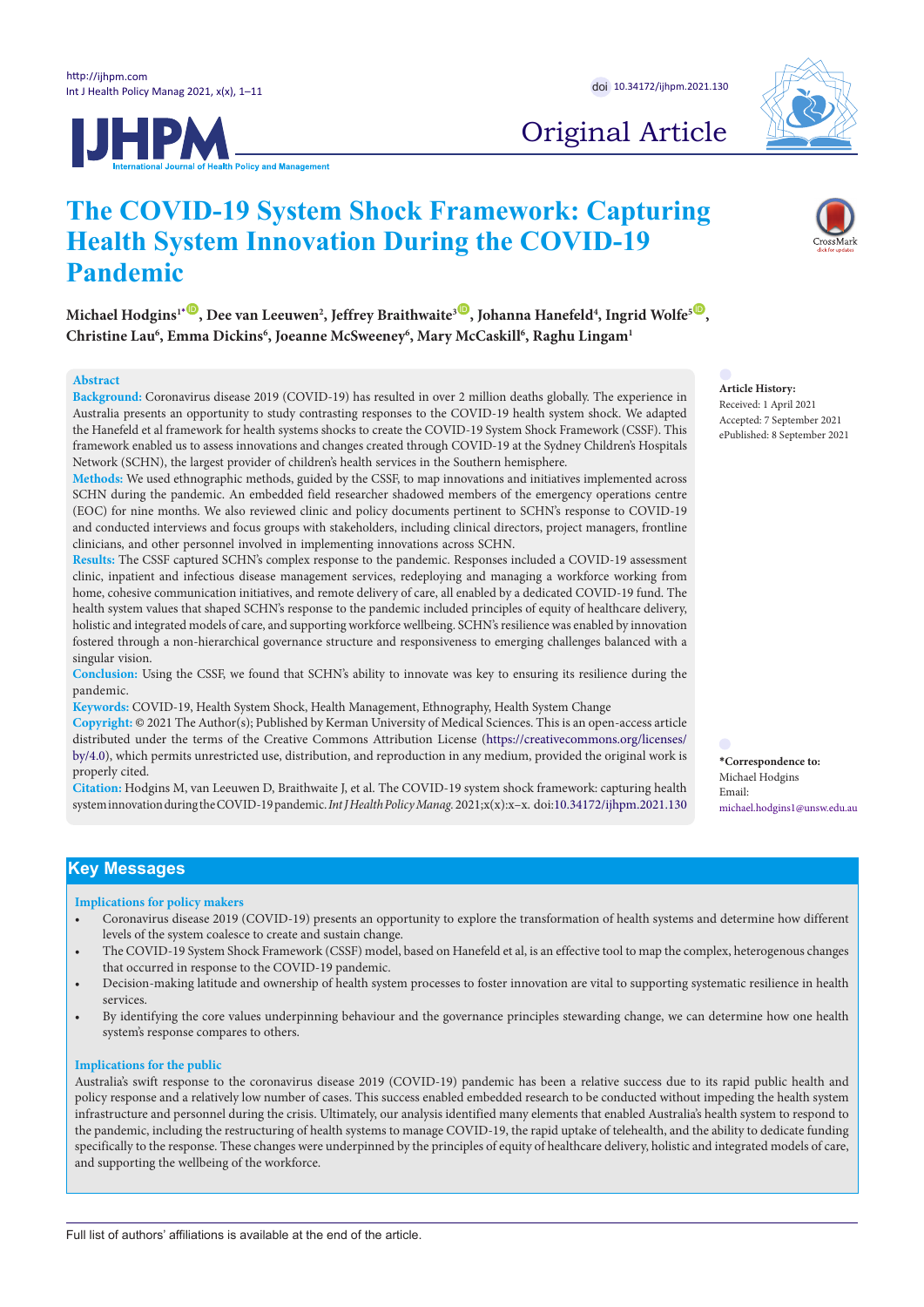# **Background**

Australia's swift response to the coronavirus disease 2019 (COVID-19) pandemic has flattened the curve of the number of cases reported and resulted in over 15 million COVID-19 tests undertaken.<sup>1</sup> Australia's response to COVID-19 was unlike many other countries due to the rapid public health and policy response and the relatively low number of cases. These factors enabled relative success in managing COVID-19, reflected in a low death rate per million people, high ratios of tests per confirmed cases, and a stringent government response during August 2020 when cases in Melbourne were dramatically increasing.<sup>2</sup> In New South Wales (NSW), Australia's most populous state, the public health response was highly effective in controlling the early phase of the COVID-19 pandemic.3 The resulting low case load has presented opportunities for research *in situ* to determine the factors that support pandemic preparedness and contribute to resilient health systems. This research aims to understand what works well, what should be sustained, and the potential unintended effects of pandemic-prompted system change.

Older cohorts are more substantially affected by COVID-19; however, it is important the pandemic's indirect effects on children are not overlooked. Therefore, research should not focus entirely on adult and elderly health systems. The global response to COVID-19 has seen health systems streamlined, communication channels unblocked, models of care modified, and a widespread integrated response to this profound threat.<sup>4</sup> 'Mass migration' of services to telehealth are one of a suite of forced adaptations health services have been required to make. Such adaptations are, in many cases, transforming health service usage and the work practices of thousands of providers across multiple specialties.<sup>5</sup> These transformations have needed to balance the needs of patients and clients with the physical and emotional well-being of the workforce, with the pandemic placing great strain on healthcare workers.<sup>6</sup>

It is vital that we understand and share what we have learnt from a health system response to the COVID-19 pandemic. This response can ensure that our health systems not only absorb the impact of future shocks and becomes more resilient after the pandemic, but also to provide a framework to evaluate health system responses in other contexts and countries. The Australian context has enabled embedded research to be carried out without impeding health system infrastructure and personnel. Ultimately, recognising the impact of multiple levels of organisation as part of a systems approach is required for a full understanding of the interventions and policies that might be most effective at strengthening health systems in this challenging climate.<sup>7</sup>

## A Framework for Learning From the Pandemic

Our study aimed to systematically collect, collate, and analyse evidence on the direct and indirect impact of COVID-19 on health system functioning from a child health perspective. We also aimed to analyse health system innovations, successes, and challenges in the context of Australian health policy and local needs. We drew on resilient healthcare cases, theories and concepts<sup>8-12</sup> but focused on systems shock as a conceptual paradigm. To understand, map and explore how the health

system has changed, we adapted Hanefeld and colleagues' model of how health systems respond to shocks [\(Figure 1](#page-1-0)), based on the WHO health system building blocks, to create a comprehensive resilience framework.13 Hanefeld and colleagues' 'learning from shocks' framework was developed to advance the discussion on how health systems respond to shocks and therefore become more resilient by presenting a framework to study resilience ([Figure 1\)](#page-1-0). Their original article analysed four recent shocks in low- and middleincome countries, identifying the dimensions of relevance to health systems' ability to adapt and respond. They based their framework on findings on system resilience originating in engineering, environmental science, and ecology, and drew on the definition of 'health systems resilience' from Blanchet et al (ie, a resilient system can adapt its functioning, absorb shock, and transform to recover from disasters). They based their framework on findings on system resilience originating in engineering, environmental science, and ecology, and drew on the definition of 'health systems resilience' from Blanchet et al (ie, a resilient system can adapt its functioning, absorb shock, and transform to recover from disasters).<sup>14-17</sup> Hanefeld and colleagues' findings suggest actions in key dimensions determine the extent to which a health system's response to shock is successful.

Hanefeld and colleagues' original article proposed '3 plus 2' critical dimensions. Firstly, they proposed three core dimensions of health system functioning: *health information systems* (ie, having the information and the knowledge to decide on what needs to be done), *funding/financing mechanisms* (ie, investing or mobilising resources to fund a response) and *health workforce* (ie, who should plan and implement it and how). These dimensions intersect with two cross-cutting aspects: *governance* as a fundamental function affecting all other system dimensions and predominant *values* shaping the response and how it is experienced by individuals and communities. Hanefeld et al noted that their framework reflects learnings from specific cases they examined, 'and it is not intended to be rigid; as evidence increases, new dimensions may need to be added.'

Our early reflection on the pandemic response identified several dimensions that prompted us to adapt Hanefeld and colleagues' model. Firstly, we noted the importance of *health services* and capturing changes to service delivery. We

<span id="page-1-0"></span>

**Figure 1.** Original Hanefeld et al Framework.<sup>13</sup>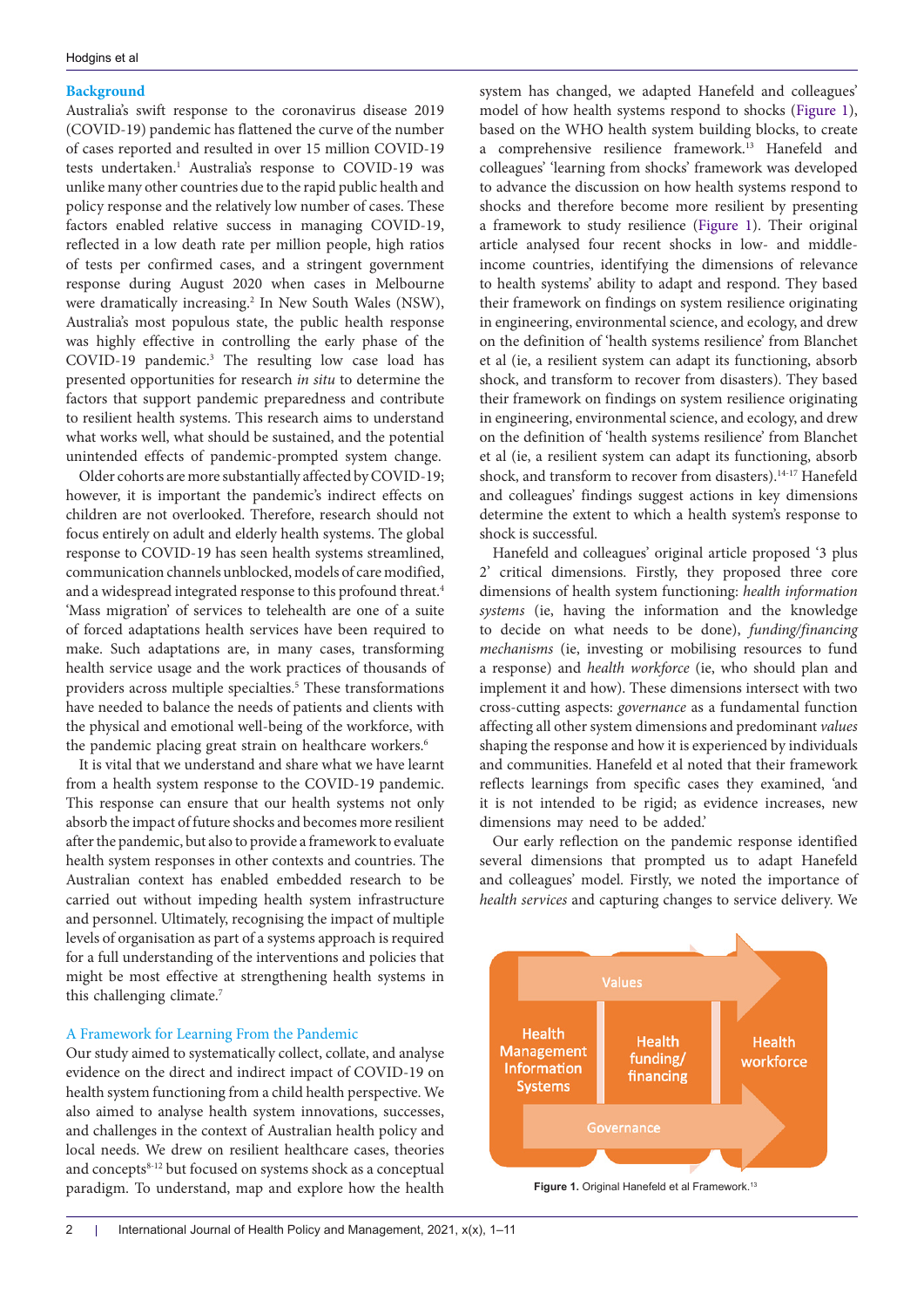considered this dimension as separate to *information systems*, which transmit knowledge and data across a heterogenous system. Finally, our evaluation highlighted the importance of innovative *medical products and technologies* that enhance care or support emergency management during system shocks. Our adapted framework ([Figure 2\)](#page-2-0), the COVID-19 System Shock Framework (CSSF), guided our analyses of how a health system responded to the COVID-19 pandemic.

# **Methods**

The CSSF, was applied to study the COVID-19 prompted innovations and changes at the Sydney Children's Hospitals Network (SCHN). SCHN is the largest provider of children's health services in the Southern hemisphere. The Network is made up of seven specialised children's health services: two children's hospitals; one children's hospice; a paediatric research service; a newborn & paediatric emergency transport service, a pregnancy and newborn service, and a children's court clinic. Over 2018-2019 there were approximately 98 000 presentations to SCHN emergency departments, one million occasions of service in a non-admitted patient setting, and more than 157 000 children and young people cared for within the Network.18 Although children are not the most vulnerable population to the effects of COVID-19, SCHN needed to establish important infectious disease management systems; adapt their care swiftly to remote models of service delivery; and support peripheral primary paediatric services.

For SCHN, the shock created by the pandemic over the period from February 2020 to February 2021 specifically involved 462 COVID-19 suspected emergency department attendances by children aged 0-17 years old and 17 inpatient admissions of children with suspected COVID-19 infection. 5422 SCHN staff were tested for COVID-19, with two confirmed cases. A more detailed analysis of the change in inpatient admissions and emergency department attendances from the pre-COVID-19 period (2016-2019) to the COVIDaffected period (January 2020-February 2021), is forthcoming in a future publication.

In response to the COVID-19 pandemic, clinicians, and embedded clinical researchers with the support of a previously established working group, the Medical Workforce Advisory Committee, identified the need to capture the rapid health system innovation of SCHN to ensure that

COVID-19 was a transformative shock. The CSSF framework provided the deductive schema for data collection. Using this framework, we mapped the innovations and initiatives that were implemented across SCHN during the pandemic using qualitative ethnographic methods. This involved a member of the research team becoming an embedded researcher within SCHN, shadowing members of the emergency operations centre (EOC) over a nine-month period. This embedded researcher model has been used successfully in previous research as a response to waning enthusiasm towards academic research and intrusive methodologies and the importance of acknowledging local complexity.19,20

Due to the nature of the pandemic and the need to limit contact, the majority of the EOC operations occurred virtually. As such, shadowing involved a member of the research team phoning in to EOC teleconferences and compiling observational fieldnotes documenting the decision-making process as it happened. During the initial stages of the pandemic these were held twice daily. By June/July of 2020 these were reduced to twice weekly and by September the regular EOC teleconference briefings were ended due to the stability of the COVID-19 pandemic in Australia. Overall, 48 meetings were attended by a member of the research team. To complement the data collected while shadowing, our team also reviewed clinic and policy documents pertinent to SCHN's response to the COVID-19 pandemic including network wide communications to staff, minutes from EOC meetings where the response to the COVID-19 pandemic was discussed, and policies created during the COVID-19 pandemic. These documents were reviewed to supplement the analysis of other qualitative data, for example, by providing clear timelines for staff-wide communication and changes in policy.

<span id="page-2-0"></span>To augment these data, we also conducted 42 interviews and focus groups with key stakeholders, including clinical directors, project managers, frontline clinicians, and other personnel involved in rapidly implemented innovations across the Network. Recruitment of participants followed a snowball sampling process, with interview participants identifying other participants for interviews; a method used to good effect in previous work.21,22 Semi-structured interviews and focus groups explored how clinical and organisational practices changed because of the COVID-19 pandemic and the positive and negative consequences of the changes to



**Figure 2.** The COVID-19 System Shock Framework. Abbreviation: COVID-19, coronavirus disease 2019.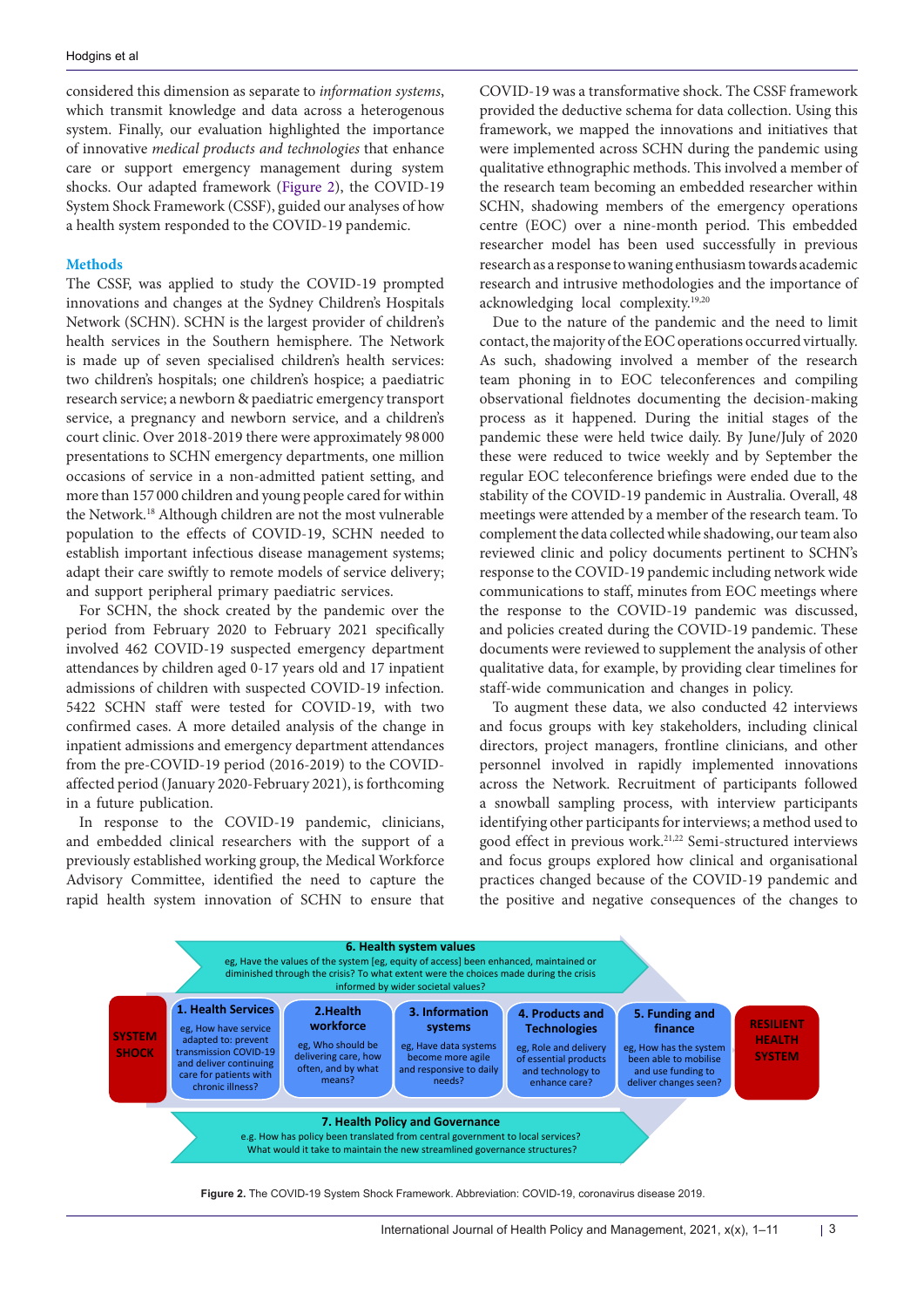clinical and organisational practices. Interviews and focus groups followed a semi-structured interview guide with broad questions. The prompts we used during interviews and focus groups were guided by the CSSF, specifically considering changes to:

- • Health services
- Health workforce
- Information and communication systems
- Medical products and technologies
- Funding and finance
- Health system values
- Health policy and governance

Additionally, we drew from Braithwaite's notion of hidden resilience and brittleness in healthcare to inform interview and focus group prompts, considering the relationships between the spatial, social, and material arrangements that make up innovations.23 We used the principles of qualitative data saturation to determine the sample size of interviews and focus groups by way of a process of preliminary coding and analysis to determine new and repeating themes and innovations.<sup>24</sup> Interview recordings were purposefully transcribed and coded deductively using the CSSF and inductively, following Braun and Clarke's approach to thematic analysis.25 Our analysis was aided through close collaboration with SCHN

<span id="page-3-0"></span>**Table.** Innovations Mapped to the COVID-19 System Shock Framework

staff, with members of the SCHN EOC and other clinical staff verifying and critiquing findings, identifying pertinent themes and innovations not readily captured during data collection.

# **Results**

Our results identified innovations implemented within the SCHN, coding them according to the CSSF ([Table](#page-3-0)).

Further, we considered thematically the principles guiding change within each dimension of the CSSF and the principles cutting across all elements of the framework, provide as a thematic map in [Figure 3](#page-4-0).

The two cross-cutting elements of the framework, values, and governance, are also addressed as they relate to the response. The underlying values, encompassing political, societal, personal, and professional 'moral landscapes' on which difficult decisions are negotiated, cutting across a response to shock are typically overlooked in structural and input analyses of crises response. In our analysis these values critically shaped SCHN's response to the pandemic, with principles of equity of healthcare delivery, holistic and integrated models of care, and care for the workforce underpinning all system changes. These values were driven primarily from the governance structure, with the established

| 1. Health Services                                                                                                            | 2. Health Workforce                                                                                                     | 3. Information<br><b>Systems</b>                                                                            | 4. Medical<br><b>Products and</b><br>Technology | 5. Funding and<br><b>Finance</b>                                           | 6. Health System<br><b>Values</b>                                      | 7. Health Policy and<br>Governance                                                    |
|-------------------------------------------------------------------------------------------------------------------------------|-------------------------------------------------------------------------------------------------------------------------|-------------------------------------------------------------------------------------------------------------|-------------------------------------------------|----------------------------------------------------------------------------|------------------------------------------------------------------------|---------------------------------------------------------------------------------------|
| Assessment clinic                                                                                                             | Working from home<br>support, including<br>equipment and virtual<br>private networks                                    | Daily email update                                                                                          | Telehealth and<br>virtual care                  | The COVID-19<br>fund                                                       | Enabling equity<br>of access through<br>remote delivery of<br>care     | Rapidly formed EOC                                                                    |
| COVID-19 Positive<br><b>Outpatient Response</b><br>Team                                                                       | Infectious disease<br>training for staff,<br>including cleaning staff                                                   | Staff intranet<br>information page                                                                          | Remote<br>monitoring<br>systems                 | Collaborative<br>care models<br>splitting private<br>and public<br>funding | Acknowledging<br>and supporting the<br>emotional wellbeing<br>of staff | Adaptive structure<br>allowing working<br>groups to confront<br>emerging challenges   |
| COVID-19 wards                                                                                                                | Training and education<br>for potential staff<br>redeployment (eg,<br>training paediatric<br>clinicians for adult ICUs) | Information web page<br>for families                                                                        | E-gate automatic<br>concierge<br>screening      | Initiating<br>government<br>funding of<br>telehealth                       | Continuing care<br>in the face of<br>uncertainty                       | Transparent<br>and consistent<br>communication                                        |
| SOPs providing an<br>integrated repository<br>of standard care<br>practices                                                   | Delivering education<br>remotely                                                                                        | PPE Dashboard                                                                                               | QR codes for<br>hospital entry                  |                                                                            | Continuing<br>preparedness for<br>infection rate surges                | Breaking down<br>silos across the<br>Network through<br>transdisciplinary<br>networks |
| Medical students<br>included as part<br>of the pandemic<br>workforce supported<br>by adapted workforce<br>ie, extending visas | PPE training modules<br>for donning and doffing<br>PPE                                                                  | Published emergent<br>findings from global<br>research papers and<br>international collegial<br>connections | Home<br>spirometry<br>devices                   |                                                                            | Holistic values within<br>transformed care<br>practices                |                                                                                       |
|                                                                                                                               |                                                                                                                         | <b>Emergency response</b><br>matrix                                                                         |                                                 |                                                                            | Equity pathways                                                        |                                                                                       |
|                                                                                                                               |                                                                                                                         | Patient flow<br>dashboard                                                                                   |                                                 |                                                                            |                                                                        |                                                                                       |

Abbreviations: COVID-19, Coronavirus disease 2019; PPE, Personal Protective Equipment; ICUs, intensive care units; EOC, emergency operations centre; SOPs, standard operating procedures.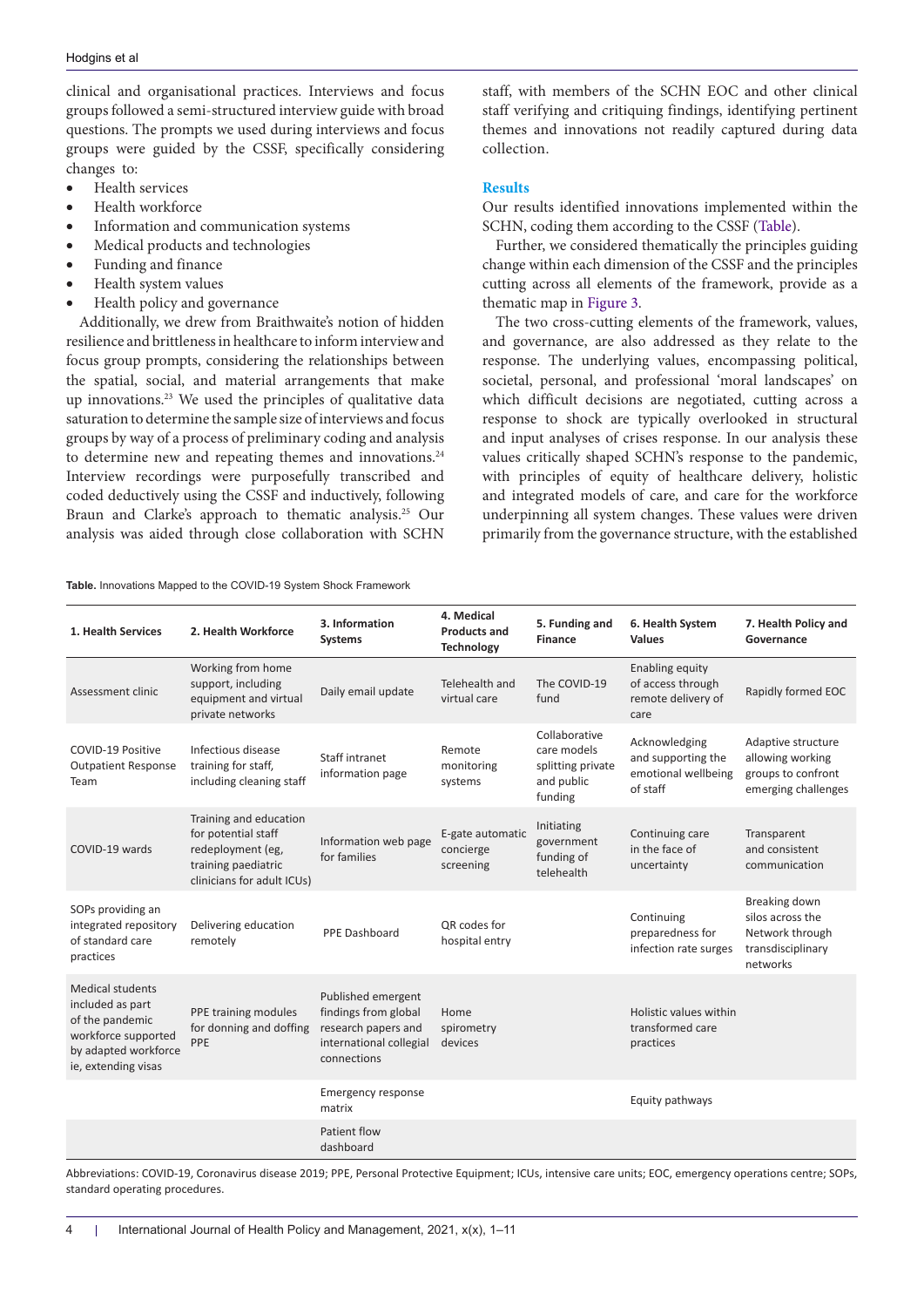<span id="page-4-0"></span>

**Figure 3.** Principles Guiding System Changes Mapped to the COVID-19 System Shock Framework. Abbreviations: COVID-19, coronavirus disease 2019; SCHN, Sydney Children's Hospitals Network.

EOC affecting the operation of all system dimensions.

#### Health Services

The nature of COVID-19 has necessitated rapid reshaping of health services, as the system has been forced to develop new ways of operating to accommodate large scale testing and social distancing.<sup>26-28</sup> The rapid initial infection rate in NSW prompted the SCHN Executive to establish the EOC in March 2020. The EOC was tasked with overseeing the management of SCHN's response to the pandemic, overseeing the setup of COVID-19 treatment areas, wards, and assessment clinics at both hospital sites, and reconfiguring the workflows of emergency departments to triage and manage potential COVID-19 patients. The COVID-19 ward management teams developed standard operating procedures (SOPs) that directed practice in response to NSW Health and organisational directives. Over 100 SOPs were developed from March 2020 on situations ranging from deteriorating patients within the COVID-19 ward, concierge screening practices, and infectious disease management. The SOPs were designed to standardise COVID-19 ward practice according to existing evidence-based literature. To assist this process key departments across the Network provided resources in relation to treating common presentations. A General Medicine simulation team was developed to run weekly interdisciplinary COVID-19 simulations involving deteriorating patients that ended in a cardiac arrest and code blue call. Using an innovative Pause-and-Discuss simulation approach in-situ on the COVID-19 ward, the simulations helped to disseminate critical information embedded in the SOPs and provided opportunities for real-world clinical practice in a safe learning environment. This improved the confidence and preparedness of staff, building their capacity to adapt to rapid change.

*"(The simulations) were a huge success, they were on the ward so we actually could… run a simulation like it was going to happen… We picked up important things, running a resus(citation) for a COVID patient was going to be hugely different than what we had ever done before"* (COVID-19 ward staff).

Patients and carers on the COVID-19 wards were required to adhere to strict isolation guidelines leading to increased frustration and emotional distress for carers who felt less

supported in the isolation wards. The SCHN social work department implemented a wellbeing check in via telephone into the isolation rooms to address this challenge, which was reported to improve patient and carer wellbeing according to ward nursing unit managers and medical officers.

COVID-19 assessment clinics operated at both hospital sites for children accompanied by a parent or guardian. Additionally, SCHN established a COVID Positive Outpatient Response Team. This team, made up of senior staff from within the Ambulatory Care unit, worked closely with the Network's Infectious Diseases teams and Public Health units to provide virtual care to COVID-19 positive children in their homes. This team also integrated with social workers and mental health clinicians to provide physical and psychosocial care for young children who tested positive for COVID-19 and their families. This model was one of the first paediatric COVID outreach services provided in NSW. Teams within the Network also recognised the importance of maintaining initiatives beyond the scope of typical healthcare. For example, the Chronic Illness Peer Support program launched ChIPS 2.0 to maintain an online engagement with chronically ill patients in the form of video chats, webinars, and online gaming. Additionally, the Network's palliative care team hosted weekly virtual play sessions for children engaged in palliative care services and their families. These initiatives exemplified holistic approaches to healthcare, and teams identified these initiatives as important to maintain.

#### Health Workforce

The health workforce is both essential to pandemic response and the most vulnerable.29,30 Global research has pointed to the need to test frontline health staff as a priority, provide ample personal protective equipment (PPE), reinforce the importance of social distancing, and provide appropriate training, knowledge and protocols to follow.31 To maintain health services during the pandemic SCHN redeployed staff and planned for surges, for instance redeploying physiotherapists into intensive care units (ICUs); theatre nurses swab training; supporting adult ICU training and preparing research staff members with clinical experience for redeployment into clinical roles. In addition to the management of potential surges, the pandemic necessitated changes in work practices. Where possible SCHN staff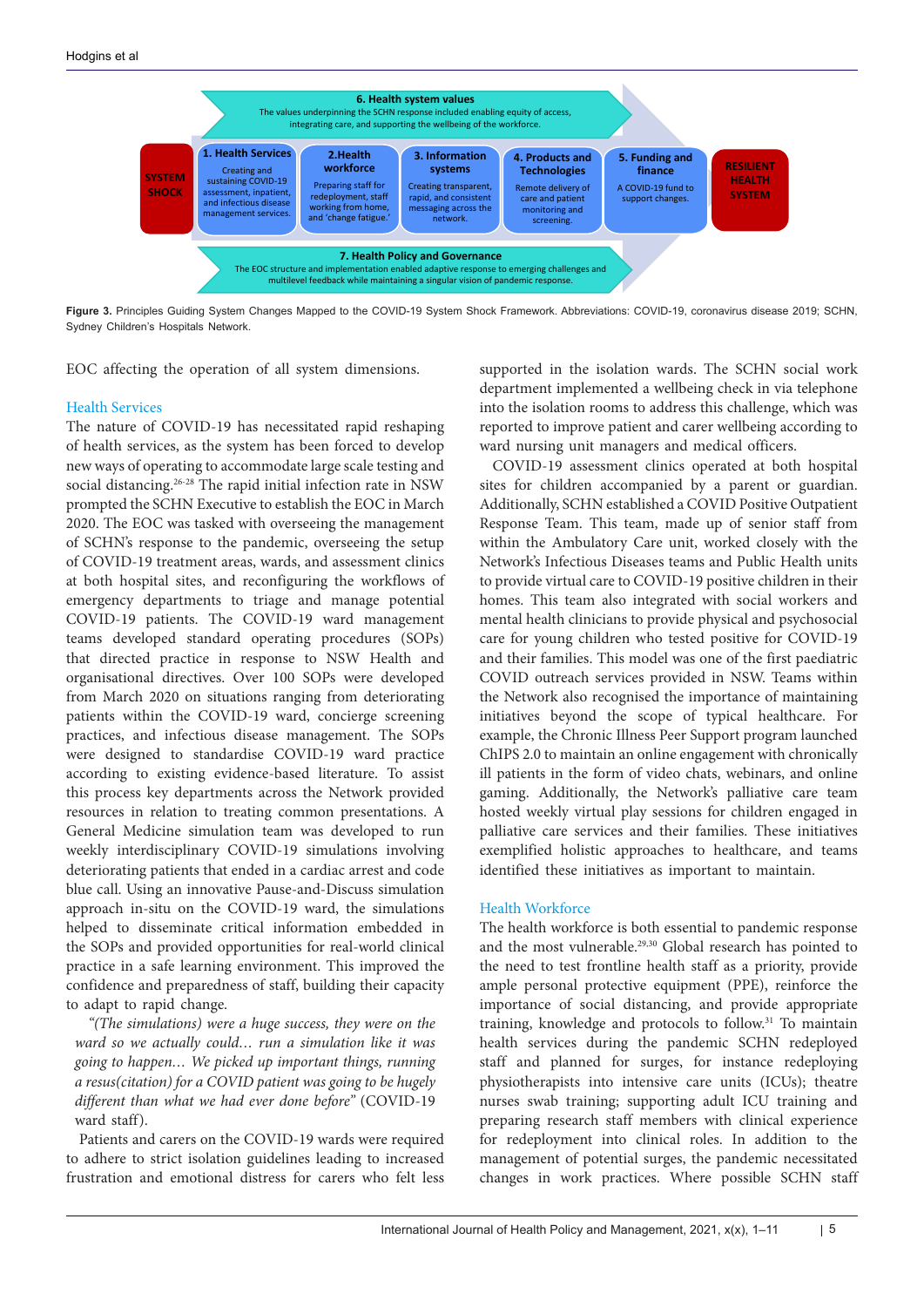worked from home and in person meetings were capped or moved online, supported by the IT teams and technology. Common areas within both hospitals erected social distancing messaging and reduced seating. SCHN took the initiative to identify staff vulnerable to COVID-19 infection (including staff who were over 65 and aboriginal workers) and these staff were invited to be redeployed or work from home where possible. Special COVID-19 leave (paid) was provided for staff with symptoms requiring a COVID-19 test or with the illness. Given the limitations placed on students and junior staff attending the hospital on site, personnel within the Network were required to innovate with how they delivered continuing professional development, for instance using telehealth meetings, simulation, online education modules, and podcasts. Some participants noticed that education for more junior personnel could be improved in future:

*"We need to spend some time thinking and collaborating with the clinicals schools and universities to work how we can do this differently…We already are talking about simulation we want to include in education, which is an under resourced area of our organisation"* (staff specialist).

While empathy and positivity, potentially due to the low COVID-19 numbers, buoyed SCHN's response to the pandemic during the preliminary months of the pandemic, interview participants have noted that change fatigue has resulted in weariness among staff. Additionally, teams with personnel working regularly from home noted the long-term effects of isolation, as one nurse unit manager attested:

*"People that are working from home, now I feel the need to check in on them because they don't necessarily feel like they're part of the team, I think they feel isolated"* (department head).

Additionally, some clinicians noted that virtual care was an add-on to existing clinical work, as opposed to supplementing existing face-to-face work, extending the energy and time required for practice:

*"With telehealth…I'm finding that I'm more exhausted… Telehealth and virtual platforms have enabled us to continue our work as usual, but it's also led to us actually taking on more….(Now) we have back-to-back meetings"* (staff specialist).

NSW's limited case numbers have meant that many staff have been able to return to work on site, however managing the longer-term impacts of COVID-19 workforce innovations on workforce will be an important consideration going forward. Many participants have since identified the importance of maintaining workplace flexibility where possible and identified supports, such as technical and hardware for staff to continue to work effectively from home, which is reflected in continuing the Medical Workforce Advisory Committee evaluation.

### Information Systems

A vital element of SCHN's response to the COVID-19 pandemic was a consolidated effort to coordinate and disseminate important information, which has been shown to be vital for emergency preparedness despite limitations in many health information management systems.13,32 The need

to inform staff across the Network proved a necessary step to combat the disparate and, at times, panic-inducing rate of information being disseminated rapidly across news outlets, social media, and government announcements in relation to the pandemic:

*"There was just such a rapid fire of information when COVID hit in March, particularly regarding the stuff that was happening in Italy and elsewhere. Everyone had questions and, certainly at the beginning, the executive team and managers didn't always have easy answers"* (COVID-19 hospital site lead).

Consolidating the, at times, frenetically paced influx of new information about the pandemic represented a significant challenge for the Network given the disparate facilities. This challenge was met by key actions undertaken by the EOC and executive team to support the dissemination of consistent information.

The daily COVID-19 update was posed by communications and executive team members to manage the rapid influx of information surrounding COVID-19. The daily COVID-19 update provided a consistent line of communication from the executive and emergency operations teams to the multitude of staff at the Network. The COVID-19 daily update proved an acceptable and effective method of delivering important COVID-19 information according to an audit of staff acceptability of the communication method. In addition to the dissemination of important information, SCHN developed key monitoring tools including a PPE dashboard that indicated the levels of PPE stores available, a patient flow dashboard to track individuals who tested positive to COVID-19 journey through the hospital, a literature repository and summary that added COVID-19 clinical literature consistently and an emergency response matrix. The combination of these communication initiatives proved a vital aspect of the emergency management, giving staff confidence and assurance to do their job effectively:

*"There was a lot of transparency and consistency in terms of information coming from the top, and with the daily update and the growing body of information for staff and families it just meant people had one source of truth for the questions they had"* (nurse unit manager).

Much of the pandemic-related innovation was predicated on the responsive and coordinated communication strategy developed by SCHN.

## Medical Products and Technologies

Remote delivery of care and patient monitoring and screening underpinned COVID-19 prompted technological innovation. SCHN were required to switch to telehealth and virtual care for clinical departments where viable, a transition that was well coordinated, particularly through collaboration between multidisciplinary and external departments. Through this collaboration, expertise could be drawn from respective departments to ensure accurate and timely telehealth information was disseminated across the Network. Telehealth COVID-19 Implementation Guides, appointment letters, billing flowcharts, and help sheets/troubleshooting guides were developed and made available electronically; virtual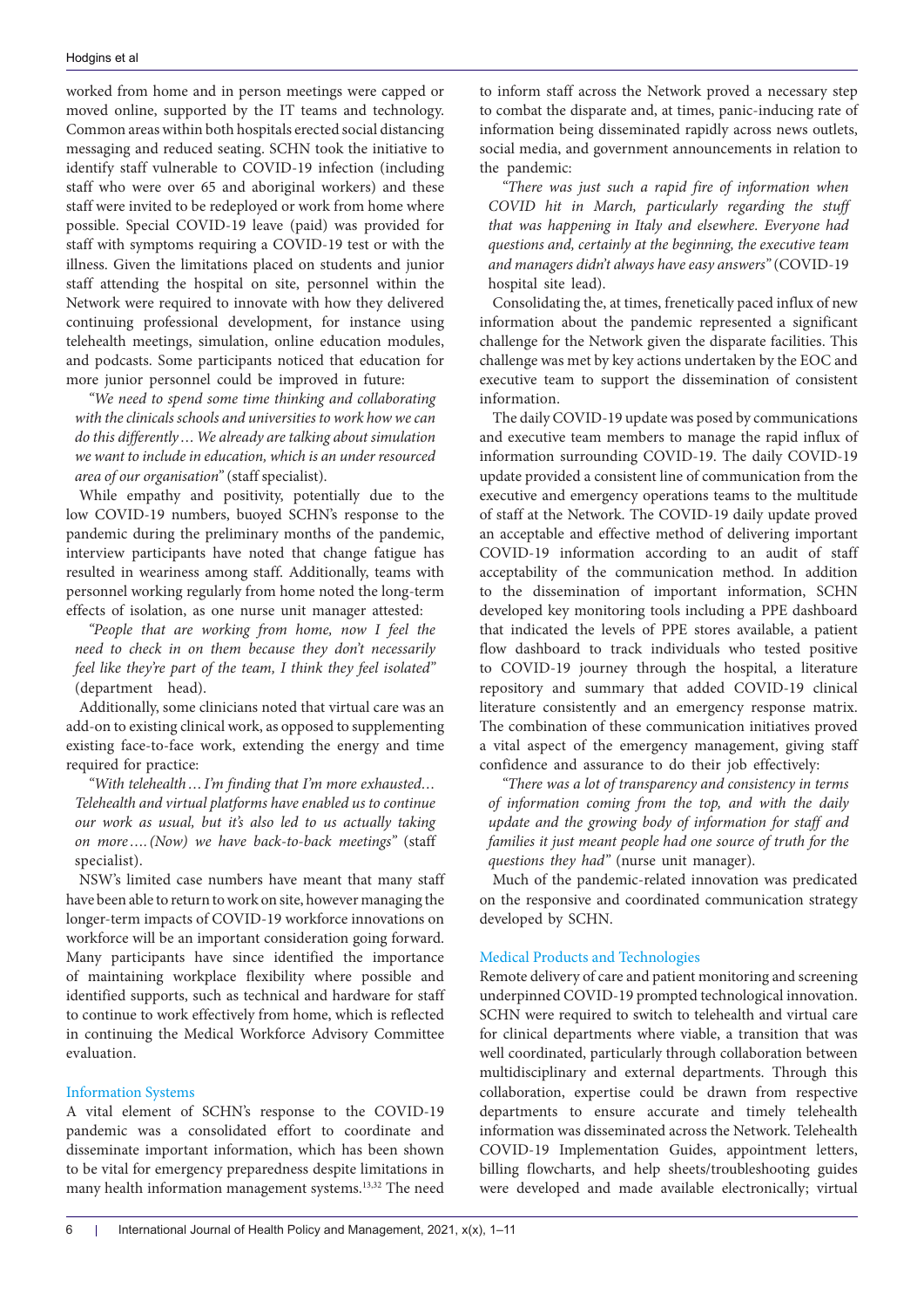meeting rooms were created for departments to conduct their telehealth consultations; and equipment was procured including webcams, headsets and speakerphones expediting uptake. Remote care included, for example, home spirometry. Spiro Home devices are a portable Smart spirometer compatible with Smartphones to enable clinicians to remotely determine if a patient's lung function has declined or if their current treatment therapy is working as expected. Managers used COVID-19 as an impetus to rapidly transition to telehealth, acknowledging the difficulty of this task outside of 'pandemic conditions:'

*"The pandemic has been an impetus for us to implement changes in our team that we've wanted to do for a long time, delivery of care through telehealth was something we wanted to do for a while now"* (department head).

The implementation of virtual care across the Network was further enabled by the Virtual Hospital program of work, an initiative that began pre-COVID-19 in January 2020 with COVID-19 bringing forward its implementation.

In addition to the implementation of telehealth, patient flow through the hospitals changed dramatically. SCHN was one of the first NSW services to set up a QR code to enable people entering the two main hospital sites to be screened on entry and check in. The pandemic dashboard was designed to receive COVID-19 tests and monitor positive cases through the hospital to enable workforce and clinical planning to direct tests, services, and management. This dashboard has utility beyond COVID-19 to monitor other communicable diseases through the hospital, either in real-time or retrospective analysis of hospital response. SCHN partnered with a local University to develop an automated concierge process involving an electronic gate (e-gate) and thermal camera to improve the flow of screening newly arriving visitors to the hospital and reduce concierge staffing.

### Funding and Finance

Adequate and well allocated funding has the potential to shore up health systems in the face of shocks and conversely exacerbates the negative impacts of shocks when unpredictable or limited.33 To support the response to COVID-19 the NSW state government established a COVID fund for health services. COVID-19 funding priorities within the Network included assessment clinics, PPE, cleaning, concierge, and the Clinical Communications program, Medtasker. The allocation of COVID-19 funding had a small degree of leniency, with any cost exceeding \$10 000 requiring approval from the Ministry of Health. This funding enabled many of the innovations that occurred within the Network and proved a workaround for gaps in funding for necessary services. Additional sources of funding to support innovation included research funding, for instance, a research grant providing funds to support the construction of the e-gate. In March 2020, new COVID-19 telehealth Medicare Benefits Schedule items were introduced that enabled telephone and videoconference consultations to be bulk-billed for patients residing in both metropolitan and rural locations. This allowed equitable access of care for patients and ensured vulnerable staff could continue to work and continue to provide care without be placed at risk.

#### Values

Values crystallise in the face of health emergency, dictating policy-making and the way services are delivered.34,35 COVID-19 has brought to the fore many values in the health service landscape and society in general, admirably those such as personal responsibility and empathy have enhanced the way the pandemic has been managed on many fronts.<sup>36,37</sup> Through our analysis we identified three core values as underpinning much of the response to the pandemic including maintaining or enhancing equity of access to healthcare, breaking down disciplinary silos to integrate care, and supporting workforce wellbeing.

## *Enabling Equitable Access of Healthcare*

When asked about how system change was enabled so rapidly and effectively, many participants spoke of the inherent qualities of the workforce to continue to deliver care for children and families in need. Participants spoke of the necessity to keep services up and running and to reach patients and families most in need of healthcare:

*"It's just what we do. We are wired to make it work no matter what challenges we face"* (registered nurse).

Participants cited telehealth as one innovation capable of enabling equitable care. Many of the participants stated the importance of a hybrid model of care supported by telehealth in a post-COVID-19 landscape to support equity:

*"Delivering services remotely is great, but it doesn't work for everyone, there are some patients that it just doesn't work for, for whatever reason…Moving forward I think we will need to combine telehealth and seeing patients in person"*  (department head).

Despite an imperative to enable access, many participants commented on the challenges around policies limiting physical access to the Network sites.

*"A lot of families have found that difficult. They understand the reasoning and are cautious themselves about people bringing COVID into the hospitals, but that was a decision that was met with some anger and frustration"* (department head).

Participants noted that the limitations on parents, carers and siblings attending the hospital with their children were met with some frustration, especially for parents and carers of children with a life-limiting illness. These comments underscored demonstrations of participants valuing enhanced access to care.

## *Breaking Down Silos and Integrating Care*

Early lessons from the first wave of COVID-19 which affected countries such as Singapore, South Korea, and Japan were that 'integration of services in the health system and across other sectors amplifies the ability to absorb and adapt to shock.'38 The experience at SCHN mirrors this finding, with integration of the health service response across the Network proving an important element of emergency management. The response of SCHN demonstrates that transdisciplinary communication and coordination, for instance with cross network and interdepartmental representation in governance and the development of many cross-disciplinary SOPs, is vital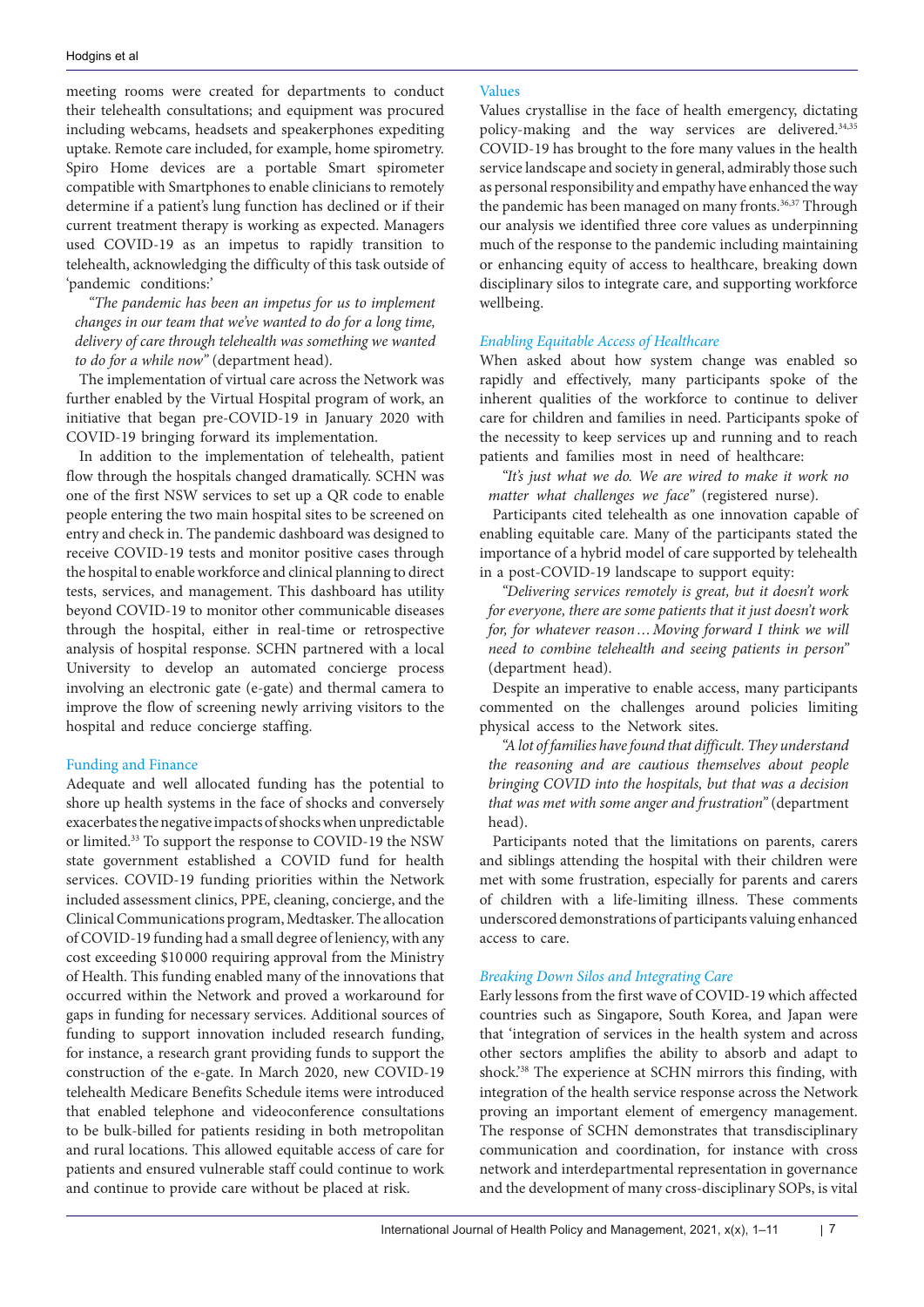to emergency management in health systems. The 'breaking down of silos' and empathy for each other shared across the Network was a key theme identified as part of the analysis of the data:

*"Initially it was a really scary time, looking back on it… breaking down those silos and being able to collaborate, giving nurses the confidence to nurse things that they would never think they would be able to nurse, has been a huge achievement"* (COVID-19 ward nurse unit manager).

Much of the innovation within the Network demonstrated an ability to transcend friction and the typical barriers of interdisciplinary collaboration. Personal and professional moral imperatives of 'coming together' and 'breaking down silos' in the face of fear and anxiety pervaded the data within a vast and disparate Network to support each other and achieve change.

*"What enabled the rapid change is that everyone had a shared feeling of 'This is going to affect us all equally. We need to all chip in.' There was, and still is, a great deal of empathy across everyone in the organisation"* (EOC member).

Participants also acknowledged their role as global citizens in response to a pandemic affecting the wider world:

*"We were just seeing what was going on around the world, especially in Italy and we thought this is affecting everybody, it's going to be us soon"* (administrator).

Facilitating empathy through acknowledgement of the wider healthcare community as a collective body and demonstratable representation of disparate disciplines within executive decision making is an important consideration for rapid change and innovation.

# *Acknowledging and Supporting the Wellbeing of the Workforce*

A social phenomenon that emerged from the initial response to the pandemic from a health workforce perspective was immense external support prompting 'resilience amid challenges.' To support the wellbeing of the workforce, SCHN provided internal organisational psychology support for teams, engaged in 'wellbeing checks' and team checkins and currently provides an onsite psychologist available across the Network. Many staff acknowledged the necessity of their work, and the potential difficulties working through a pandemic:

*"When you work in healthcare, you have to be prepared to put yourself at greater risk than most people working would put themselves at"* (registered nurse).

From the initial stages of the pandemic, health-care providers identified many sources of social support and used self-management strategies to cope with the difficult situations COVID-19 presented.<sup>39</sup> Australia generally witnessed an outpouring of support for healthcare workers, who were viewed as selflessly battling on the front lines of the pandemic.

One example of the outward displays of support during COVID-19 was a kindness tree, an initiative developed by an Adolescent Unit in one of the sites. The kindness tree was a large mural providing opportunity for patients, visitors, and staff to contribute messages on leaves instilling positivity and acknowledgement of all staff, patients, and families on the ward.

*"There is great team spirit here at the moment. Everyone seems to have a really positive can-do attitude"* (department head).

Overall, the understanding among the health community, particularly from the international community, that the pandemic required a strong and resilient health system response, coupled with the general success of the local response meant that the SCHN community were able to respond positively to the pandemic. However, change fatigue, lapses in attention and a lack of necessity to use the pandemic preparedness process due to the low infection rate locally in the last few months mean that SCHN will need to continue to provide sustained COVID-19 support for their community.

## **Governance**

The governance of health systems has attracted recent attention based on the argument that good governance leads to improved health outcomes. 40,41 Abimbola and colleagues have argued for multi-level or polycentric governance where in which failure at one level can be assuaged at other levels of governance, including by non-government health system actors. The governance of SCHN provides good support for this argument.<sup>42</sup> The EOC structure and implementation enabled adaptive response to emerging challenges and multilevel feedback while maintaining a singular vision of pandemic response. The EOC was formed from experienced senior administrative and project management staff, representing a cross-section of the organisation, chaired by the Network Incident Controller (MM), and attended by the SCHN Disaster Controller. A key principle of the EOC that fostered collaboration was the openness of the organising structure, rejecting hierarchical linearity in favour of an 'open team' where members interacted to spread and generate collective knowledge across clinical and organisational domains. Personnel were assigned positions in addition to their fulltime roles, or in place of substantive roles that had paused due to the pandemic. Many of these staff had never met each other or worked together and there was a steep learning curve for support staff not previously exposed to Emergency Management. Despite this, the EOC were able to collaborate effectively and respectfully to lead the SCHN response to the pandemic. As one EOC member suggested:

*"All members were active contributors, all perspectives welcomed, issues able to be raised by all members without hierarchy or 'politics.' There was a strong sense of striving for common goals of keeping patients, families and staff safe, while making the necessary adjustments to deliver best possible care"* (EOC member).

Working groups were formed to address more specific challenges, including those tasked with managing PPE, the COVID-19 assessment clinics, research and quality improvement, and surgery and anaesthetics.

The leadership of the EOC was vital to the management of, at times, chaotic information flow throughout the Network. An important part of the emergency governance structure was lines of communication traveling both from external government and other health advisory bodies and executive members to staff, and staff on the ground being able to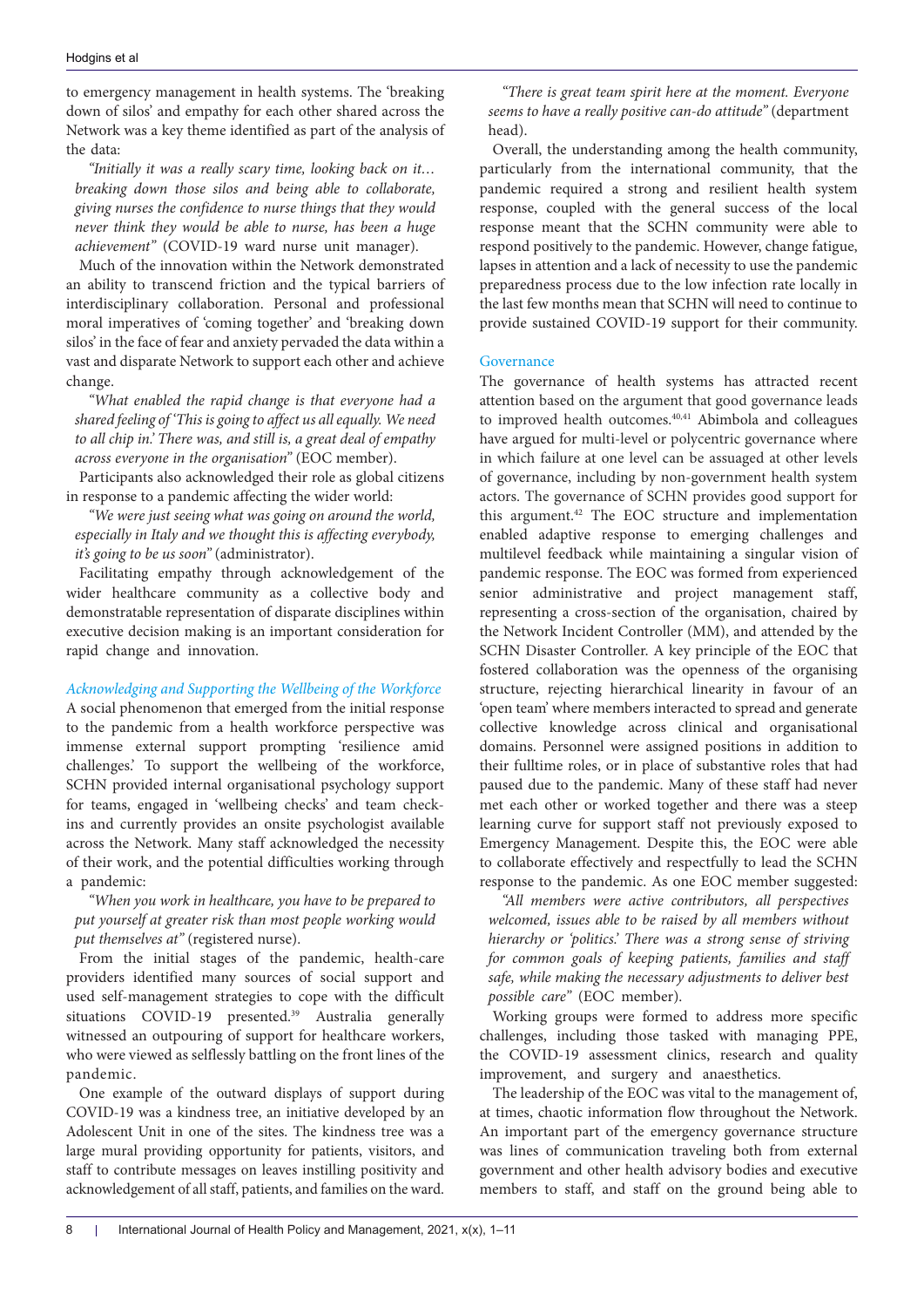communicate back to EOC to inform their decision making: "*EOC's role was massive…and there was a (communication) conduit both ways.*" In some instances, SCHNs actions and responses to external agencies helped to inform state-wide strategies and responses to the pandemic, evidencing the nonsiloed, collegial approach of the NSW and Australian health system. COVID-19 site leads at each of the main hospitals sat within the EOC and could feedback what they were seeing and hearing into the decision-making mechanisms.

The team in charge of SCHN pandemic response have recognised the need for 'being open and honest,' and garnering insight from frontline workers as core components of the pandemic response to allay fears and build trust. The systems of information management have been praised by many of the participants of our study, particularly for its ability to rapidly deliver important information:

*"We were responding, in many ways, more quickly than the Ministry (of Health), in the sense of, we're on the ground, we know immediately what we need on the ground"* (communications manager).

In staff feedback surveys since the commencement of the pandemic, staff have praised the value of the information disseminated early in the pandemic. Early education, for example, in PPE training 'prepared them to respond to the pandemic.'

Some participants criticised aspects of governance and leadership, specifically for instances of poor communication and not providing explicit guidance during particularly stressful periods of the pandemic. One participant, for instance, noted communication for clinicians was not always clear:

"*At times we were not well communicated with, despite gradually becoming a very clear process around information being disseminated…Your hierarchy of line management means some of that information is diluted to clinicians of all levels…and that can be complicating…We felt often confused about what was expected"* (staff specialist).

This clinician noted that some roles had better informal links to executive team members, which provided greater 'inside access' to decision making and information. This same clinician suggested more real-time communication tools, specifically an SMS all user messaging service, would have negated this challenge.

# **Discussion**

Our CSSF model allowed a systematic analysis of change at multiple levels of a one of the largest paediatric health services in the southern hemisphere. As part of our analysis, we identified the key innovations SCHN implemented in response to the pandemic. We also explored the values and governance structure underpinning these initiatives. COVID-19 presents an opportunity to explore the transformational change of health systems, to determine how different levels of the system coalesce to create and sustain change. The CSSF model, based on Hanefeld and colleagues' work,<sup>13</sup> has proved a useful tool to map the complex, heterogenous changes that have occurred because of the COVID-19 pandemic. Principally, this framework allowed us to consider how

SCHN innovated across the different functions of the system to meet the challenges faced during the COVID-19 pandemic. Hospital stress plays a crucial role in addressing pandemics despite national and international authorities underestimate this factor.43 Rather than merely coping with the COVID-19 pandemic, SCHN's ability to innovate enabled the system to demonstrate its resilience and change in the wake of this system shock. The limited COVID-19 case numbers within Australia gave us the opportunity to consider innovations created by clinicians and other staff in the face of system shock *in situ*. Rather than introduce externally-developed, if not superimposed, innovations that were contingent on rigorous evidence many of the changes that have occurred have come from staff on the ground determining immediate need and responding accordingly. It is important to ensure these solutions are in line with emerging evidence and evaluated accordingly as the pandemic response progresses.

This work provides a contribution to the concept of health system resilience, particularly the response to shocks, which may prove a crucial consideration in global health discussions given the pandemic.<sup>38</sup> By identifying the core values underpinning behaviour and the governance principles stewarding change, we can determine how a health system response compares to others. Health system resilience is dependent upon actors and networks whose choices and actions.44 These actors within the network need to have the agency to influence the health system, as identified in previous scholarship of resilience.<sup>45</sup> The absence of decisionmaking latitude and ownership of health system processes can hamper systematic resilience.<sup>46</sup> Vital to SCHNs response was the ability to provide a voice to many actors with the system, through a non-hierarchical governance structure, a fostering of interdisciplinary collaboration, and, crucially, acknowledging and supporting the wellbeing of the workforce. We agree with Abimbola's definition of resilience in health systems as going beyond the notion of coping to strengthening, in the case of the pandemic response: strengthening through innovation.<sup>47</sup>

Our analysis supports preliminary commentary in the wake of the pandemic identifying the importance of flexibility and thoughtful stewardship of resources as key components of pandemic managment.<sup>48</sup> Although existing research has yet to explore in depth how this is managed from both meso and micro perspectives. Additional elements of the SCHN response to the pandemic that align with resilient health systems as identified by Chamberland-Rowe et al include the constant monitoring of system capacity and performance, the ability to mobilise funding, and multisectoral coordination.<sup>49</sup> Again, our work explored not only this system level decision making, but also the impact on health staff on the ground. Future research should consider further how differences in the governance structure of response to crises response shape the response. What is absent from this evaluation is direct community engagement as part of SCHN's response, which may prove a limitation, particularly given the challenges faced by families to attend hospital with children.

It is important to highlight that the adaptations and innovations captured as part of this research, indeed even those that suggests system resilience, do not implicitly suggest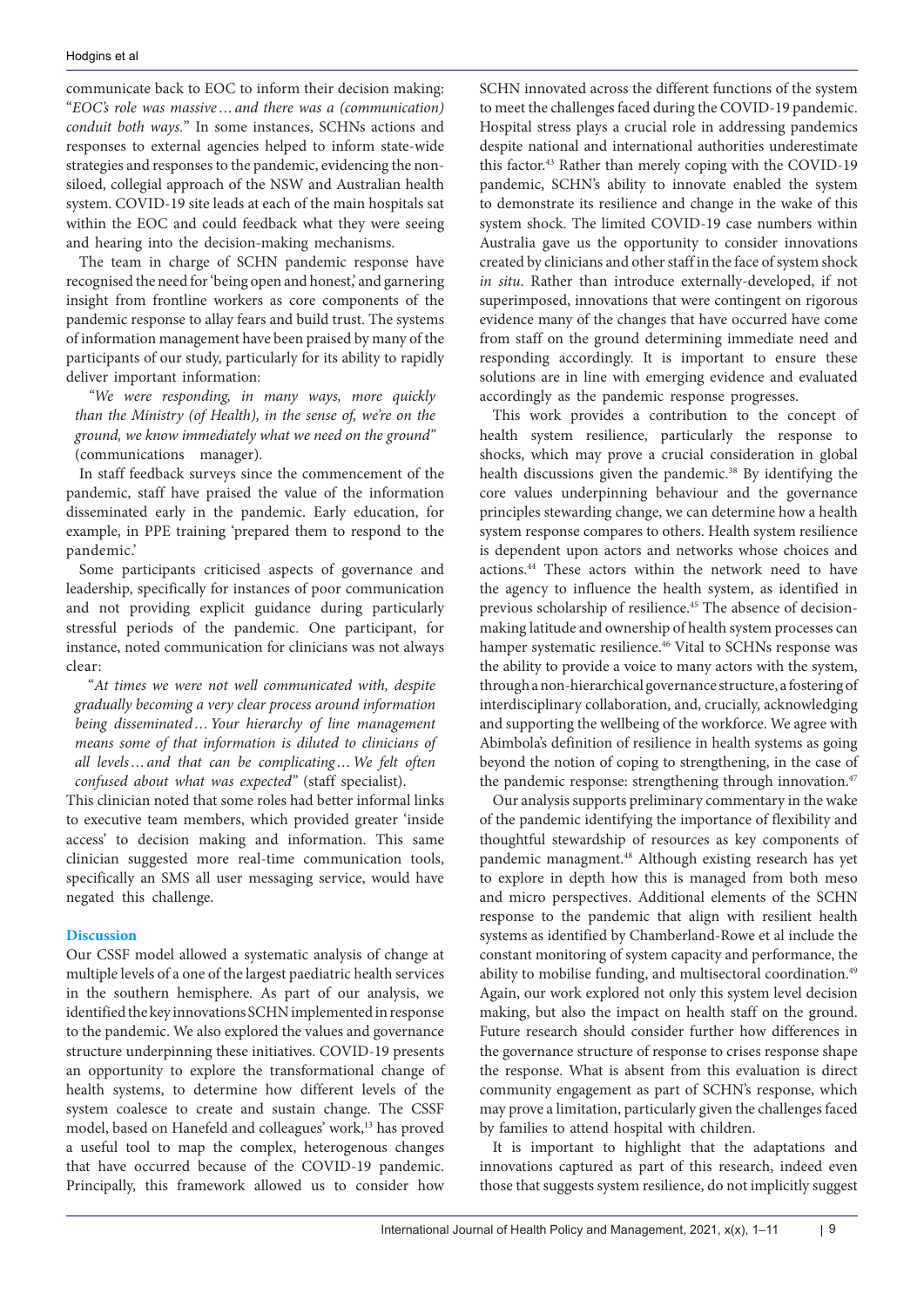#### Hodgins et al

strengthened healthcare and improved health per se. As Topp notes, resilience and improved health and equity can be conflated, with 'the capacity to adapt and implied resilience it conveys becom[ing] equally or more important than whether that adaptation and resilience produces improved health.<sup>244</sup> For instance, delivering care in the face of adversity through positive deviance may on the surface be seen as a form of resilience, but it has been demonstrated that long term reliance on such behaviours is likely to contribute to systemic brittleness, not resilience, since: *'*one set of personnel, those at the outermost level […] bear a disproportionate burden in supporting the system, leaving them overstretched and in a potentially very unstable situation. If circumstances were to further change or these personnel are no longer able to cope, the entire system could break down very quickly.'50

# **Conclusion**

The COVID-19 pandemic presented an opportunity to explore the transformation of health systems and determine how different levels of the system coalesce to create and sustain change. The CSSF model, based on Hanefeld et al, is an effective tool to map the complex, heterogenous changes that occurred in response to the COVID-19 pandemic. Decisionmaking latitude and ownership of health system processes to foster innovation are vital to supporting systematic resilience in health services. By identifying the core values underpinning behaviour and the governance principles stewarding change, we can determine how one health system's response compares to others.

The principal limitation of this work is that it was not conducted in a system that was particularly stretched by the pandemic. Taking the CSSF framework up in contexts under more pressure by the pandemic may prove telling in the contribution of this framework. Another limitation of this work is the lack of direct evidence confirming the impact of policy and structural changes on the improvement or maintenance of healthcare quality at SCHN. Our study, though independent, was substantially enhanced by support from key leaders from SCHN regarding capturing these health systems change in response to the pandemic. Another limitation is that perspectives more critical of the governance response to the pandemic were less apparent in interviews; however, this may have been due to a sampling bias of clinicians and staff less praiseworthy of the SCHN response to the pandemic also less agreeable to participating in the study, particularly with the embeddedness of the research within team. However, the research team actively sort differing perspectives by asking participants following interviews if they knew of personnel with alternate views, however no clinicians were identified as part of this process.

#### **Ethical issues**

Our study received ethics approval from the SCHN Human Research Ethics committee (HREC reference:2020/ETH01432). All interviews were with consenting participants informed of the study aims and details.

#### **Competing interests**

The SCHN has funded this present manuscript. The authors: DvL, CL, ED, JM, MM, and RL are employed by the SCHN.

#### **Authors' contributions**

All named authors have made substantial contributions to the conception or design of the work; or the acquisition, analysis, or interpretation of data for the work; drafting the work or revising it critically for important intellectual content; final approval of the version to be published; and agreement to be accountable for all aspects of the work in ensuring that questions related to the accuracy or integrity of any part of the work are appropriately investigated and resolved.

#### **Disclaimer**

The views expressed in the submitted article are our own and not an official position of the institution or funder.

#### **Funding**

This project was funded by the SCHN.

#### **Authors' affiliations**

<sup>1</sup>University of New South Wales, Sydney, NSW, Australia. <sup>2</sup>Sydney Children's Hospitals Network, Sydney, NSW, Australia. 3 Australian Institute of Health Innovation, Macquarie University, Sydney, NSW, Australia. 4 Department of Global Health and Development, Faculty of Public Health and Policy, London School of Hygiene and Tropical Medicine, London, UK. <sup>5</sup>Institute for Women and Children's Health, King's College London, London, UK. <sup>6</sup>Integrated Care Project, Sydney Children's Hospitals Network, Sydney, NSW, Australia.

#### **References**

- 1. Australian Government Department of Health. Coronavirus (COVID-19) current situation and case numbers. [https://www.health.gov.au/news/](https://www.health.gov.au/news/health-alerts/novel-coronavirus-2019-ncov-health-alert/coronavirus-covid-19-current-situation-and-case-numbers) [health-alerts/novel-coronavirus-2019-ncov-health-alert/coronavirus](https://www.health.gov.au/news/health-alerts/novel-coronavirus-2019-ncov-health-alert/coronavirus-covid-19-current-situation-and-case-numbers)[covid-19-current-situation-and-case-numbers.](https://www.health.gov.au/news/health-alerts/novel-coronavirus-2019-ncov-health-alert/coronavirus-covid-19-current-situation-and-case-numbers) Accessed April 26, 2020.
- 2. Australia: Coronavirus Pandemic Country Profile. Global Change Data Lab; 2020. https://ourworldindata.org/coronavirus/country/ australia?country=~AUS. Accessed November 23, 2020.
- 3. McAnulty JM, Ward K. Suppressing the epidemic in New South Wales. *N Engl J Med*. 2020;382(21):e74. doi:[10.1056/NEJMc2011592](https://doi.org/10.1056/NEJMc2011592)
- 4. Tartaglia R, La Regina M, Tanzini M, et al. International survey of COVID-19 management strategies. *Int J Qual Health Care*. 2021;33(1). doi[:10.1093/intqhc/mzaa139](https://doi.org/10.1093/intqhc/mzaa139)
- 5. Mann DM, Chen J, Chunara R, Testa PA, Nov O. COVID-19 transforms health care through telemedicine: Evidence from the field. *J Am Med Inform Assoc*. 2020;27(7):1132-1135. doi:[10.1093/jamia/ocaa072](https://doi.org/10.1093/jamia/ocaa072)
- 6. Ripp J, Peccoralo L, Charney D. Attending to the emotional well-being of the health care workforce in a New York City health system during the COVID-19 pandemic. *Acad Med*. 2020;95(8):1136-1139. doi:[10.1097/](https://doi.org/10.1097/acm.0000000000003414) [acm.0000000000003414](https://doi.org/10.1097/acm.0000000000003414)
- 7. Diez Roux AV. Population health in the time of COVID-19: confirmations and revelations. *Milbank Q*. 2020;98(3):629-640. doi[:10.1111/1468-](https://doi.org/10.1111/1468-0009.12474) [0009.12474](https://doi.org/10.1111/1468-0009.12474)
- 8. Hollnagel E, Braithwaite J, Wears RL. Delivering Resilient Health Care. Routledge; 2018.
- 9. Hollnagel E, Braithwaite J. Resilient Health Care. CRC Press; 2019.
- 10. Wears RL, Hollnagel E, Braithwaite J. Resilient Health Care, Volume 2: The Resilience of Everyday Clinical Work. Ashgate Publishing Ltd; 2015.
- 11. Braithwaite J, Wears RL, Hollnagel E. Resilient Health Care, Volume 3: Reconciling Work-as-Imagined and Work-as-Done. CRC Press; 2016.
- 12. Braithwaite J, Hollnagel E, Hunte GS. Working Across Boundaries: Resilient Health Care, Volume 5. CRC Press; 2019.
- 13. Hanefeld J, Mayhew S, Legido-Quigley H, et al. Towards an understanding of resilience: responding to health systems shocks. *Health Policy Plan*. 2018;33(3):355-367. doi[:10.1093/heapol/czx183](https://doi.org/10.1093/heapol/czx183)
- 14. Hollnagel E, Woods DD, Leveson N. Resilience Engineering: Concepts and Precepts. Ashgate Publishing Ltd; 2006.
- 15. Elmqvist T, Folke C, Nyström M, et al. Response diversity, ecosystem change, and resilience. *Front Ecol Environ*. 2003;1(9):488-494. doi:[10.1890/1540-9295\(2003\)001\[0488:rdecar\]2.0.co;2](https://doi.org/10.1890/1540-9295(2003)001%5b0488:rdecar%5d2.0.co;2)
- 16. Walker B, Holling CS, Carpenter SR, Kinzig A. Resilience, adaptability and transformability in social–ecological systems. *Ecol Soc*. 2004;9(2):5. doi:[10.5751/es-00650-090205](https://doi.org/10.5751/es-00650-090205)
- 17. Blanchet K. Thinking shift on health systems: from blueprint health programmes towards resilience of health systems comment on "constraints to applying systems thinking concepts in health systems: a regional perspective from surveying stakeholders in Eastern